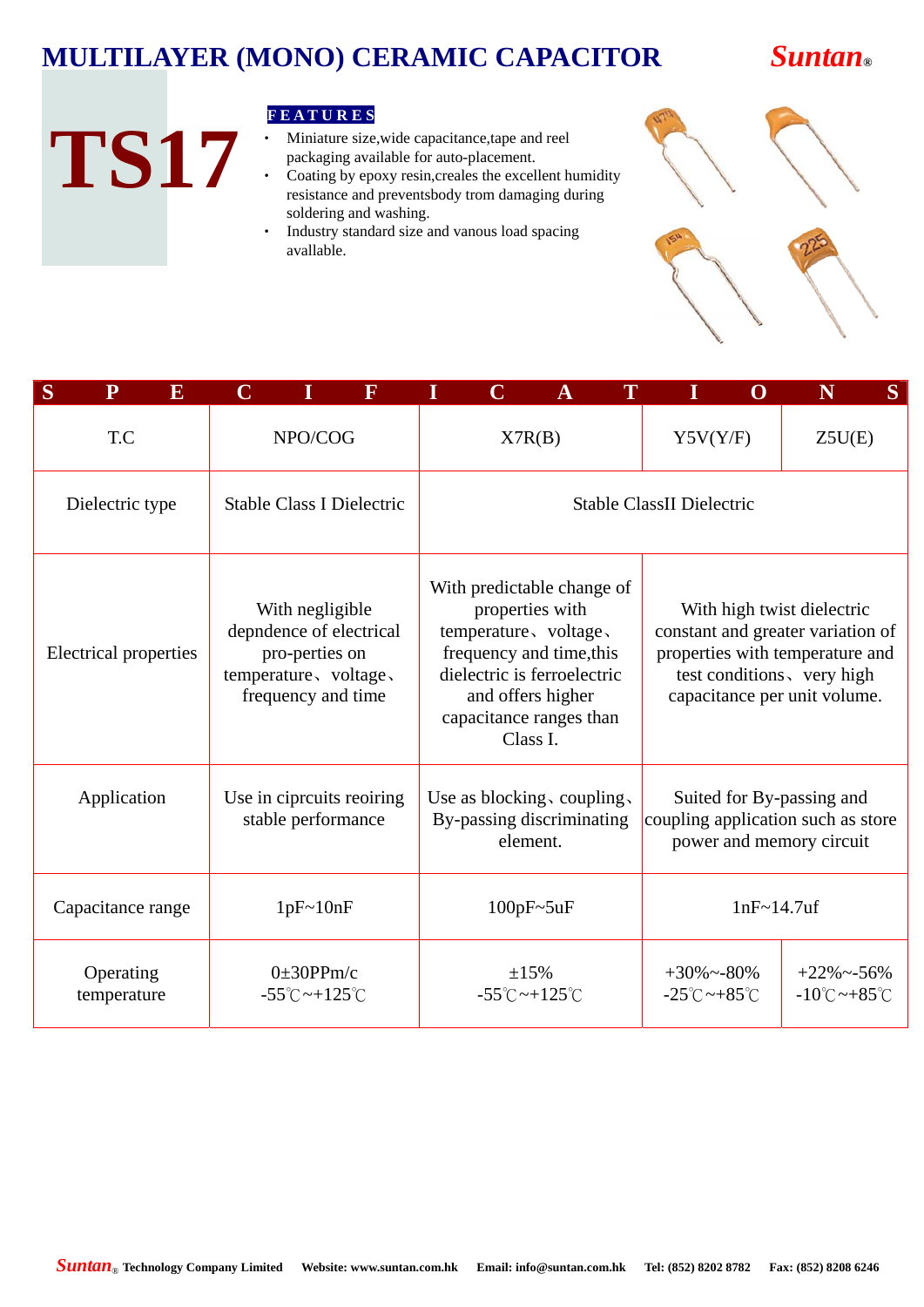# **TS17**

#### **Capacitance Change VS Temperature Characteristic ; Voltage ; Frequency Profiles**  ◆ **NPO**



#### ◆ **X7R**



#### ◆ **Z5U**

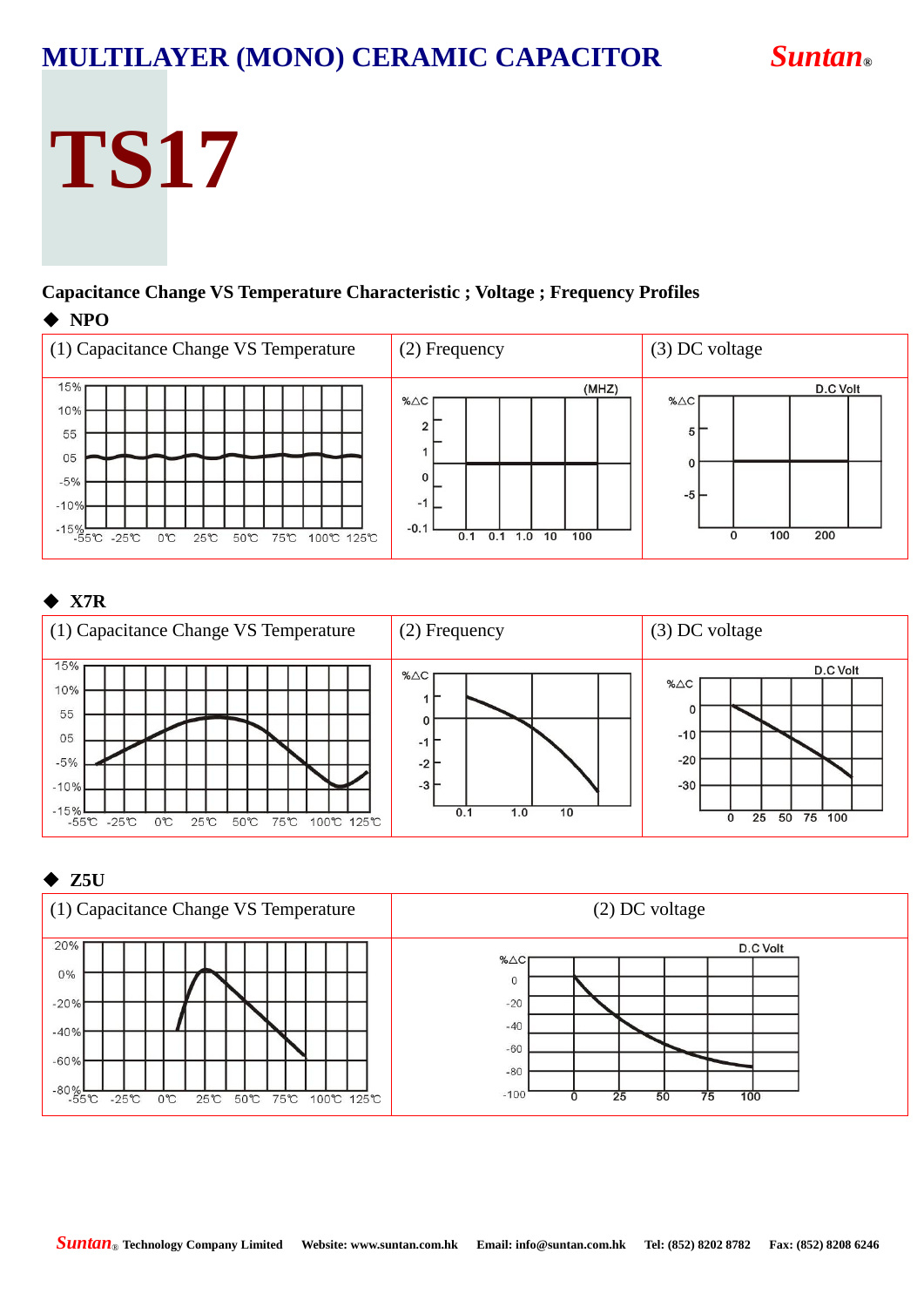# **TS17**

#### **Leads MLCC(Radial**、**Axial)**

#### ◆ Electrical Properties standard

| Item                  |                      | <b>Test standard</b>  |                      |                      |  |  |  |  |  |
|-----------------------|----------------------|-----------------------|----------------------|----------------------|--|--|--|--|--|
|                       | NPO/CG/GH/RH/UJ/SL   | X7R(B)                | Z5U(E)               | Y5V(Y/F)             |  |  |  |  |  |
| Capacitance           | $\pm$ 5%             | $\pm 10\%$            | $+80-20%$            | $\pm 20\%$           |  |  |  |  |  |
|                       |                      |                       |                      |                      |  |  |  |  |  |
| Dissipation           | < 0.15%              | $<3.5\%$              | $< 5\%$              | $< 7.5\% (200nF)$    |  |  |  |  |  |
| Factor                |                      |                       |                      | $<$ 10% (220~470nF)  |  |  |  |  |  |
|                       |                      |                       |                      | $<$ 15%(470~1000nF)  |  |  |  |  |  |
| Insulation            | < 10nF               | $<$ 25nF              | $<$ 25nF             | $<$ 25nF             |  |  |  |  |  |
| Resistance            | IR<1000C0M $\Omega$  | IR > 25nF             | IR > 25nF            | IR > 25nF            |  |  |  |  |  |
|                       | C>10nF               | C > 25Nf              | C > 25Nf             | C > 25Nf             |  |  |  |  |  |
|                       | $R \cdot C > 100S$   | $R \cdot C > 100S$    | $R \cdot C > 100S$   | $R \cdot C > 100S$   |  |  |  |  |  |
| Withstanding          | 2.5 rated voltage    | 2.5 rated voltage     | 2.5 rated voltage    | 2.5 rated voltage    |  |  |  |  |  |
| Voltage               |                      |                       |                      |                      |  |  |  |  |  |
|                       |                      | <b>Test Condition</b> |                      |                      |  |  |  |  |  |
| <b>Test Frequency</b> | 1 MHZ (C>1000PF      | 1KHz                  | 1KHz                 | 1KHz                 |  |  |  |  |  |
|                       | 1KHz                 |                       |                      |                      |  |  |  |  |  |
| Test Voltage of       | $1 \pm 0.2V$         | $1 \pm 0.2V$          | $0.3 \pm 0.2 V$      | $0.3 \pm 0.2V$       |  |  |  |  |  |
| $Cap.\&D.F$           |                      |                       |                      |                      |  |  |  |  |  |
| Test Voltage of       | <b>Rated Voltage</b> | <b>Rated Voltage</b>  | <b>Rated Voltage</b> | <b>Rated Voltage</b> |  |  |  |  |  |
| <b>IR</b>             |                      |                       |                      |                      |  |  |  |  |  |
| Temperature           | $10 - 25$ °C         | 10~25°C               | $10 - 25$ °C         | $10 - 25$ °C         |  |  |  |  |  |
| Humidity              | < 75%                | < 75%                 | < 75%                | < 75%                |  |  |  |  |  |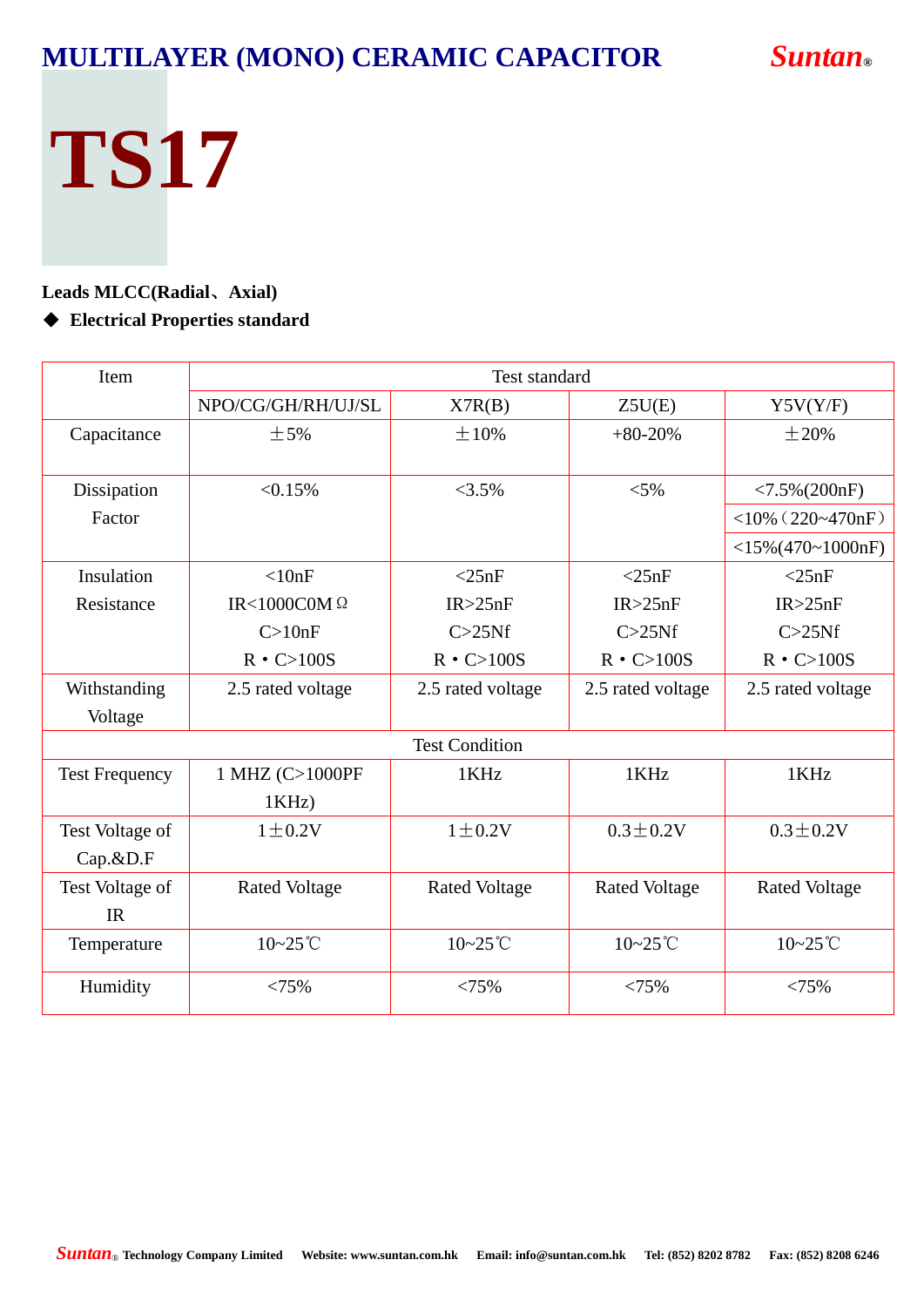# **TS17**

#### **Leads MLCC(Radial**、**Axial)**

#### ◆ **Quality Item & Reliability inspection**

| Item           |                                        | <b>Test Specifications</b>                    | <b>Test Methods</b> |                                                                              |               |             |                 |     |  |
|----------------|----------------------------------------|-----------------------------------------------|---------------------|------------------------------------------------------------------------------|---------------|-------------|-----------------|-----|--|
| Solderability  | Termination area shall be at least 75% |                                               |                     | The lead wire of acapacitor shall be dipped                                  |               |             |                 |     |  |
|                |                                        | covered with a new solder coating.            |                     | into a 25% methanol solution of rosin and                                    |               |             |                 |     |  |
|                |                                        |                                               |                     | then into molten solderol 235°C for $2\pm$                                   |               |             |                 |     |  |
|                |                                        |                                               |                     | 0.5 seconds, in both cases the depth of                                      |               |             |                 |     |  |
|                |                                        |                                               |                     | dipping is up to about $2.5$ to $3.0$ mm from the                            |               |             |                 |     |  |
|                |                                        |                                               |                     |                                                                              | rool of lead. |             |                 |     |  |
| Resistance to  |                                        | There shall be no evidence of damage or flash |                     | The lead wire shall be immersed ito the                                      |               |             |                 |     |  |
| soldering heat |                                        | over during the test and sign in tocus.       |                     | melted solder of $260^{\circ}\text{C} \pm 5^{\circ}\text{C}$ up to about 2.5 |               |             |                 |     |  |
|                | T.C                                    | $\triangle C/C$                               |                     | to 3.0mm from the main body for $5\pm0.5\text{sec}$                          |               |             |                 |     |  |
|                | CG/CH/RH                               | 0.5% or 0.5Pf                                 |                     | and the specitied items shall be measured                                    |               |             |                 |     |  |
|                | UJ/SL<br>$1\%$ or $1pF$<br>±10%<br>B   |                                               |                     | after leaving for $24 \pm 2$ hours                                           |               |             |                 |     |  |
|                |                                        |                                               |                     |                                                                              |               |             |                 |     |  |
|                | Y(F)/E                                 | $\pm 20\%$                                    |                     |                                                                              |               |             |                 |     |  |
|                |                                        |                                               |                     |                                                                              |               |             |                 |     |  |
| Life test      |                                        | There shall be no                             |                     |                                                                              |               |             |                 |     |  |
|                |                                        | evidence of damage                            |                     | Condition                                                                    | <b>NPO</b>    | X7R         | Y5V             | Z5U |  |
|                | Appearance                             | or flash over during                          |                     | Temperature                                                                  | +125 $°C$     |             | $+85^{\circ}$ C |     |  |
|                |                                        | the test and sign in                          |                     |                                                                              |               |             |                 |     |  |
|                |                                        | focus                                         |                     | Time                                                                         |               | $T=1000h$   |                 |     |  |
|                | Capacitance change                     | NPO:<2%;X7R<20%;                              |                     | Voltage                                                                      | $V=1.5Vr$     |             |                 |     |  |
|                | Y5V:<30%<br>D.F<br>NPO: < 0.3          |                                               |                     |                                                                              |               |             |                 |     |  |
|                |                                        |                                               |                     | Recovery                                                                     |               | $24 \pm 1h$ |                 |     |  |
|                |                                        | $X7R: <5\%$                                   |                     | time                                                                         |               |             |                 |     |  |
|                |                                        | Y5V:<7%                                       |                     |                                                                              |               |             |                 |     |  |
|                | I.R                                    | R.C < 258                                     |                     |                                                                              |               |             |                 |     |  |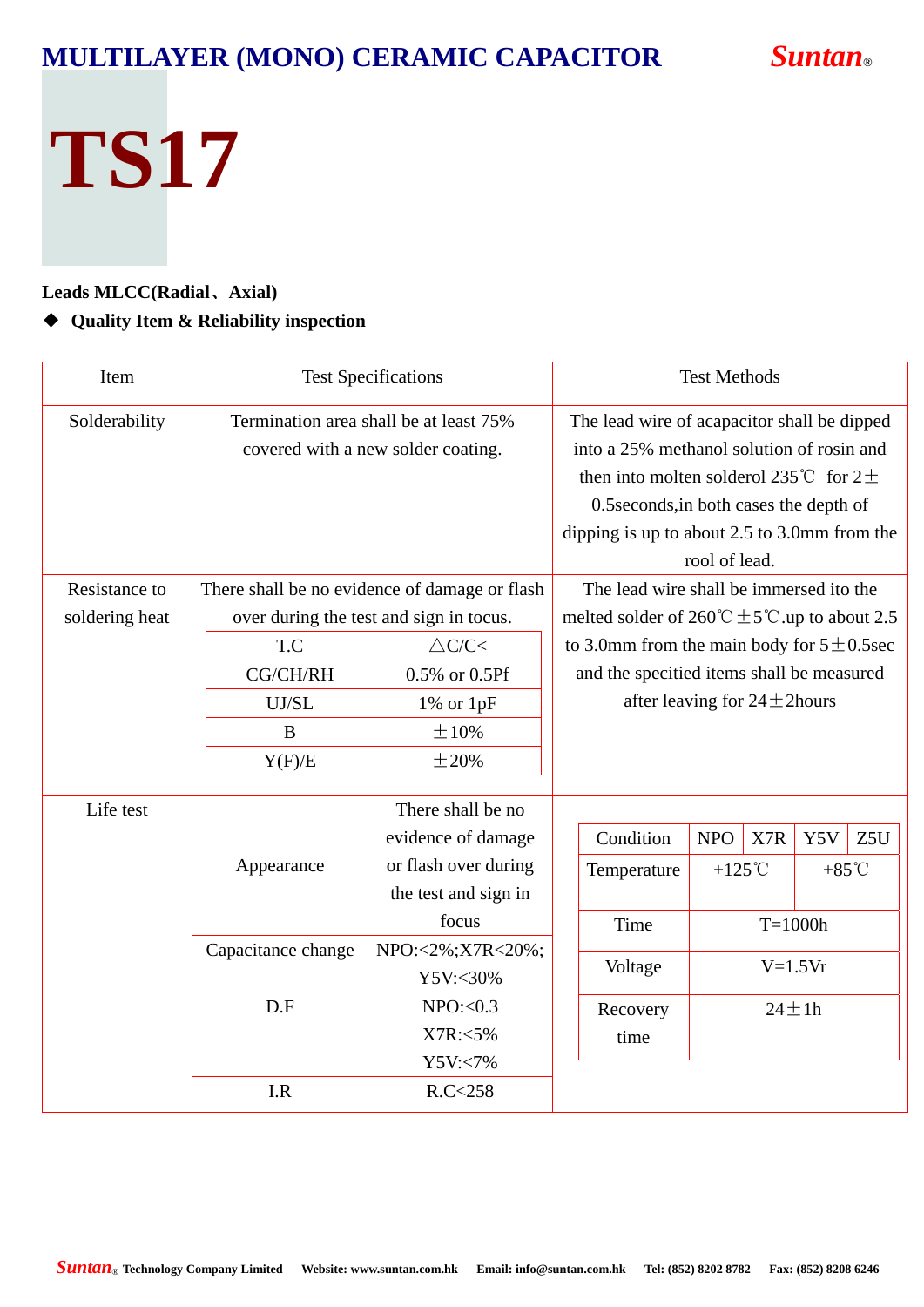## **TS17**



#### **Leads MLCC(Radial**、**Axial)**

#### ◆ **Size Code**、**Capacitance and Voltage**

| $-1$ Lmax $\vdash$                                                                            | Size | shape                                     | Dimensions(mm)       |      |      | Voltage | Capacitance(PF)                 |                               |                                           |                                           |
|-----------------------------------------------------------------------------------------------|------|-------------------------------------------|----------------------|------|------|---------|---------------------------------|-------------------------------|-------------------------------------------|-------------------------------------------|
| $\frac{Wmax+2.5}{2.5}$                                                                        | code |                                           | $P(\pm 0.5)$         | Lmax | Wmax | Tmax    |                                 | COG(NPO)                      | $\ensuremath{\text{X7R}}\xspace$          | Y5V(Z5U)                                  |
| $\frac{1}{1}$<br>H <sub>P</sub><br>a                                                          | 0805 | $\mathbf b$<br>C1<br>C <sub>3</sub>       | 2.54<br>5.08<br>5.08 | 4.2  | 3.8  | 3.0     | 25V<br>50V<br>100V              | OR5~103<br>OR5~103<br>OR5~103 | $101 - 105$<br>$101 - 474$<br>$101 - 104$ | 103~475<br>$103 - 105$<br>$103 - 104$     |
| $\vdash$ Lmax $\vdash$<br>$W_{\text{max}}$<br>피<br>$\vdash$ P $\neg$                          | 1206 | $\rm{a}$<br>$\mathbf b$<br>C1             | 2.54<br>3.5<br>5.08  | 5.0  | 4.5  | 3.5     | 25V<br>50V<br>100V              | OR5~104<br>OR5~473<br>OR5~473 | $101 - 225$<br>$101 - 225$<br>$101 - 105$ | $103 - 106$<br>$103 - 106$<br>$103 - 155$ |
| b<br>$-\Box$ Lmax $\vdash$<br>$1 + 0.05$<br>$\begin{array}{c}\nWmnax+2 \\ 1&0.2\n\end{array}$ | 1210 | $\rm{a}$<br>$\mathbf b$<br>C <sub>1</sub> | 2.54<br>3.5<br>5.08  | 5.0  | 4.5  | 3.5     | 25V<br>50V<br>100V              | OR5~104<br>OR5~473<br>OR5~473 | $101 - 106$<br>$101 - 475$<br>$101 - 105$ | $103 - 106$<br>$103 - 106$<br>$103 - 155$ |
| ×.<br>$\vdash P \dashv$<br>C <sub>1</sub><br>D<br>${\sf W}$                                   | 1812 | $\mathbf b$                               | 5.08                 | 7.0  | 6.0  | 4.0     | 25V<br>50V<br>100V              | OR5~104<br>OR5~104<br>OR5~473 | $101 - 106$<br>$101 - 106$<br>$101 - 105$ | $103 - 106$<br>$103 - 106$<br>$103 - 155$ |
| C <sub>3</sub><br>$+$ T $+$                                                                   | 2225 | b                                         | 5.5                  | 10   | 9    | 4.5     | 25V<br>50V<br>100V              | OR5~104<br>OR5~104<br>OR5~473 | $101 - 106$<br>$101 - 106$<br>$101 - 105$ | $103 - 106$<br>$103 - 106$<br>$103 - 155$ |
|                                                                                               | 3035 | $\mathbf b$                               | 7.5                  | 12   | 10   | 4.5     | $25\mathrm{V}$<br>50V<br>$100V$ | OR5~104<br>OR5~104<br>OR5~473 | $101 - 106$<br>$101 - 106$<br>$101 - 105$ | $103 - 106$<br>$103 - 106$<br>$103 - 155$ |

\*Notice 1: Normail length of lead is 10.0mm( $\pm$ 1)& it can be adjusted between 3.0~25mm by customer request. Notice 2: The diameter of lead is  $\phi$  0.5 ± 0.05mm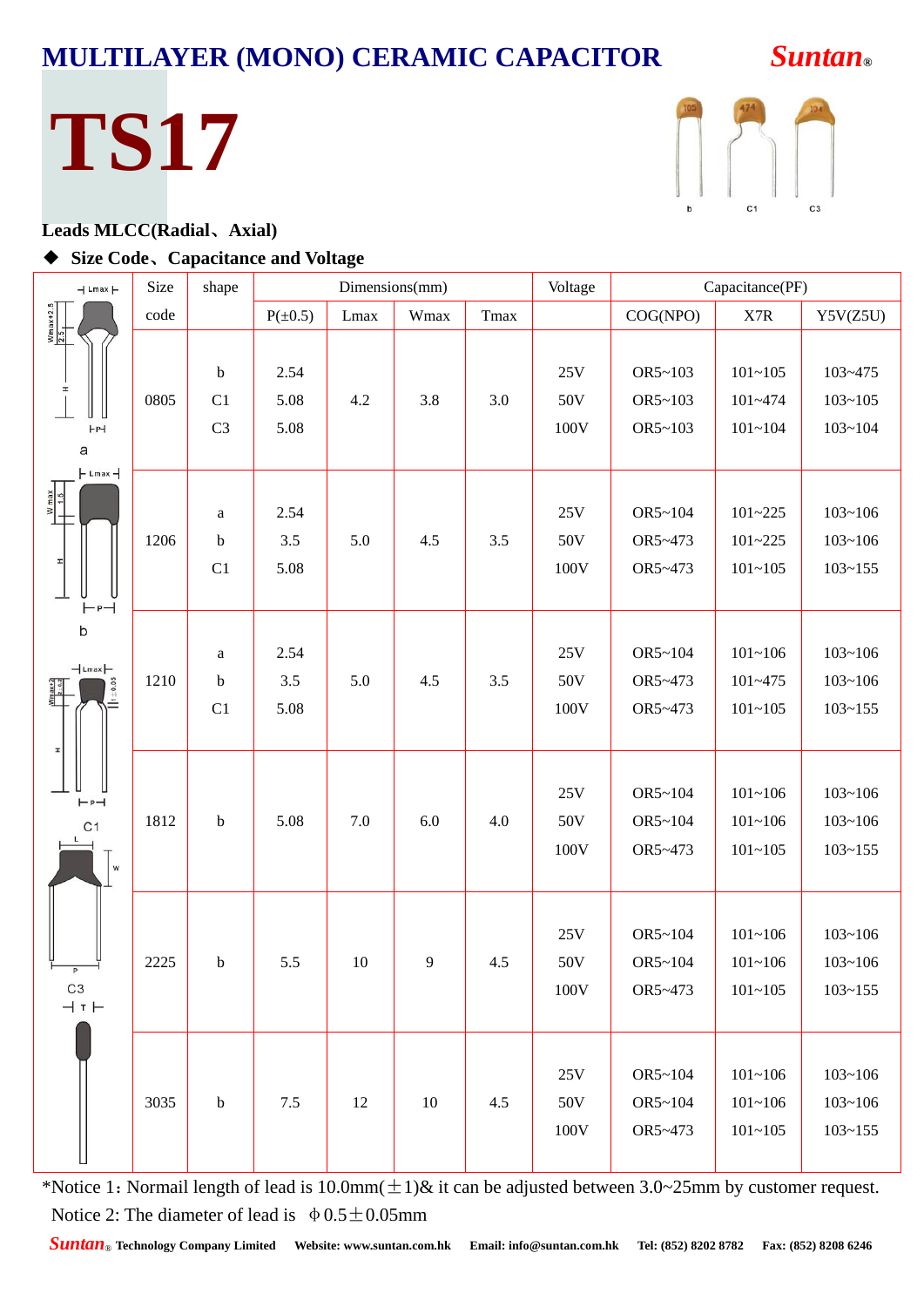# **TS17**

#### **Radial Leads MLCC** ◆**Packaging Style**



**Note:P1=3.85mm for F=5.08mm P1=5.1mm for F=2.54mm** 

| Code | P         | P <sub>0</sub> | P <sub>1</sub> | P <sub>2</sub> | d         | $\triangle \text{h}$ | W       | W <sub>0</sub> | W1        | W <sub>2</sub> | H   | H <sub>0</sub>   | D         |     |
|------|-----------|----------------|----------------|----------------|-----------|----------------------|---------|----------------|-----------|----------------|-----|------------------|-----------|-----|
| Dim  | 12.7      | 12.7           | 3.85           | 6.35           | 0.5       | $\overline{0}$       | 18.5    | 12             |           | 1.5            | 25  | $15 \sim 20$ 4.0 |           | 0.7 |
|      |           |                | 5.1            |                |           |                      |         |                |           |                |     |                  |           |     |
| Tol  | $\pm 0.2$ | $\pm 0.2$      | 0.7            | $\pm 1.3$      | $\pm 0.1$ | $\pm 2$              | $\pm 1$ | $\pm 1$        | $\pm 0.5$ | $\pm 1.5$      | Max | $\pm 0.5$        | $\pm 0.2$ | Max |

**\*Ammo packaging \*Reel packaging** 



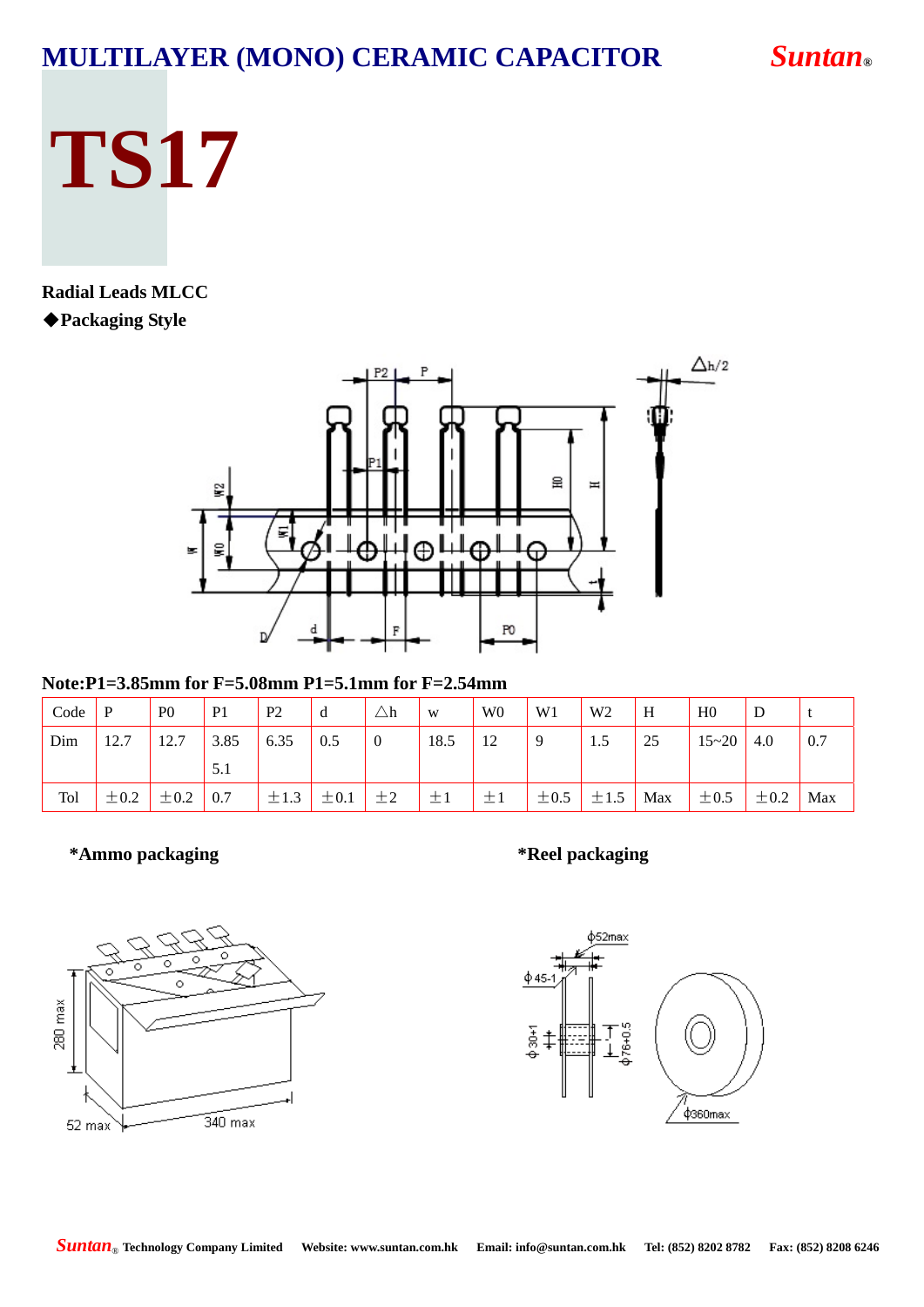



#### **Axial Laser MLCC**

#### ◆ **Size Code**、**Capacitance and Voltage**

|                     | Size |      |     | Dimensions(mm) |             |              | voltag |         | Capacitance ranges |             |
|---------------------|------|------|-----|----------------|-------------|--------------|--------|---------|--------------------|-------------|
|                     | code | L    | D   | $\mathbf F$    |             | d            | e      | COG     | X7R                | Y5V         |
| d                   |      | max  | max |                | $(\pm 0.6)$ | $(\pm 0.05)$ |        | (NPO)   |                    | (Z5U)       |
|                     |      |      |     |                |             |              | 25V    | OR5~102 | $101 - 333$        | 222~224     |
|                     | 15   | 3.8  | 2.5 | 5.08           | 10.0        | 0.45         | 50V    | OR5~821 | $101 - 223$        | $222 - 154$ |
|                     |      |      |     |                |             |              | 100V   | OR5~561 | $101 - 472$        |             |
| 66.5 mm max         |      |      |     |                |             |              | 25V    | OR5~332 | $331 - 104$        | $103 - 105$ |
|                     | 16   | 5.08 | 2.5 | 5.08           | 10.0        | 0.45         | 50V    | OR5~222 | $331 - 473$        | $103 - 684$ |
|                     |      |      |     |                |             |              | 100V   | OR5~102 | $331 - 223$        |             |
|                     |      |      |     |                |             |              | 25V    | OR5~332 | $331 - 104$        | $103 - 105$ |
|                     | 17   | 4.30 | 2.5 | 5.08           | 10.0        | 0.45         | 50V    | OR5~222 | 331~473            | $103 - 684$ |
|                     |      |      |     |                |             |              | 100V   | OR5~102 | $331 - 223$        |             |
| $5 - 10$ mm $\pm 1$ |      |      |     |                |             |              | 25V    | OR5~472 | $102 - 224$        | $103 - 125$ |
|                     | 19   | 7.50 | 3.0 | 7.50           | 10.0        | 0.45         | 50V    | OR5~392 | $102 - 104$        | $103 - 105$ |
|                     |      |      |     |                |             |              | 100V   | OR5~152 | $102 - 683$        |             |
|                     |      |      |     |                |             |              | 25V    | OR5~472 | $102 - 224$        | $103 - 125$ |
|                     | 20   | 5.10 | 3.0 | 7.50           | 10.0        | 0.45         | 50V    | OR5~392 | $102 - 104$        | $103 - 105$ |
|                     |      |      |     |                |             |              | 100V   | OR5~152 | $102 - 683$        |             |

#### ◆ **Packaging style**

#### **Tape and reel**

| Tape style        |                  |                    |
|-------------------|------------------|--------------------|
| Tape width:26mm   | $26 \pm 1.5$ mm  | $13 \pm 0.76$ mm   |
| Tape width:52.4mm | 52.4 $\pm$ 1.5mm | $26.2 \pm 0.76$ mm |